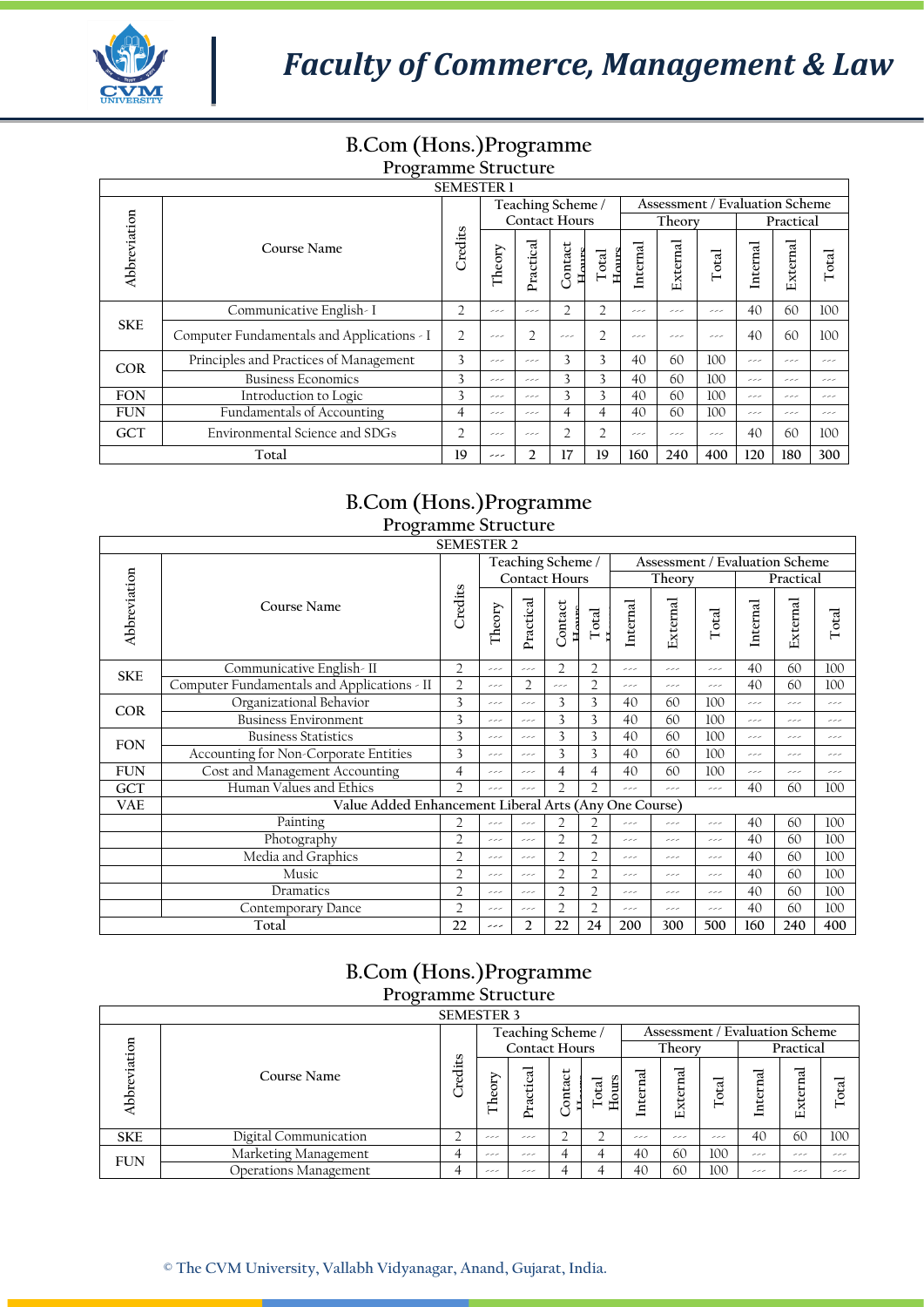

## *Faculty of Commerce, Management & Law*

|                                                                              | Financial Management                                                         |    | ررر | ررر                                |   |    | 40                                                              | 60  | 100 | ر ر                                | ر ر | ر ر |
|------------------------------------------------------------------------------|------------------------------------------------------------------------------|----|-----|------------------------------------|---|----|-----------------------------------------------------------------|-----|-----|------------------------------------|-----|-----|
|                                                                              | Human Resource Management                                                    | 4  | ررر | ررر                                |   |    | 40                                                              | 60  | 100 | ررر                                | ررر | ر ر |
| Compulsory Discipline Specific Elective (Any Two Courses) Taxation (TaxTech) |                                                                              |    |     |                                    |   |    |                                                                 |     |     |                                    |     |     |
| <b>DSE</b>                                                                   | Indian Tax Systems                                                           |    | ررر | ررر                                |   |    | 40                                                              | 60  | 100 | ررر                                | ررر | ر ر |
|                                                                              | Computation of Taxable Incomes                                               |    | ررر | ررر                                | 4 |    | 40                                                              | 60  | 100 | ررر                                | ررر | ر ر |
|                                                                              | Assessment Procedures and Tax Authorities                                    | 4  | ررر | ررر                                | 4 |    | 40                                                              | 60  | 100 | ررر                                | ررر | ر ر |
| <b>VAE</b>                                                                   | CPI (Creativity, Problem Solving and<br>Innovation)                          |    |     | ررر                                |   |    | ررر                                                             | ررر | ررر | 40                                 | 60  | 100 |
|                                                                              | Total                                                                        | 28 |     | ررر                                |   | 28 | 800                                                             |     |     | Internal: 320 External: 480 Total: |     |     |
|                                                                              |                                                                              |    |     |                                    |   |    | No. of Credits (Theory / Practical) and Assessment / Evaluation |     |     |                                    |     |     |
|                                                                              | Note                                                                         |    |     |                                    |   |    | Scheme shall be based on Stream / Elective Course(s) Offering / |     |     |                                    |     |     |
|                                                                              |                                                                              |    |     | Selection as per University Policy |   |    |                                                                 |     |     |                                    |     |     |
|                                                                              | Note: *Condition-25% of the Students Opting and / or Availability of Faculty |    |     |                                    |   |    |                                                                 |     |     |                                    |     |     |

### **B.Com (Hons.)Programme**

#### **Programme Structure**

|                                                                                                                                                                               | <b>SEMESTER 4</b>                        |                |        |           |                      |                         |                                                |          |                                |          |            |       |  |  |
|-------------------------------------------------------------------------------------------------------------------------------------------------------------------------------|------------------------------------------|----------------|--------|-----------|----------------------|-------------------------|------------------------------------------------|----------|--------------------------------|----------|------------|-------|--|--|
|                                                                                                                                                                               |                                          |                |        |           | Teaching Scheme /    |                         |                                                |          | Assessment / Evaluation Scheme |          |            |       |  |  |
|                                                                                                                                                                               |                                          |                |        |           | <b>Contact Hours</b> |                         |                                                | Theory   |                                |          | Practical  |       |  |  |
| Abbreviation                                                                                                                                                                  | Course Name                              | Credits        | Theory | Practical | Contact<br>Hours     | Hours<br>Total          | Internal                                       | External | Total                          | Internal | External   | Total |  |  |
| <b>SKE</b>                                                                                                                                                                    | Contributory Personality<br>Development  | $\overline{2}$ | ررر    | ررر       | $\overline{2}$       | $\overline{2}$          | سدر                                            | ررر      | ررر                            | 40       | 60         | 100   |  |  |
| <b>COR</b>                                                                                                                                                                    | Legal Aspects of Business                | 3              | سدر    | سدر       | 3                    | 3                       | 40                                             | 60       | 100                            | ررر      | ررر        | ررر   |  |  |
| <b>FON</b>                                                                                                                                                                    | Research Methodology                     | 3              | سدر    | ررر       | 3                    | 3                       | 40                                             | 60       | 100                            | سدر      | ررر        | ررر   |  |  |
|                                                                                                                                                                               | Credit Rating and Analysis               | 3              | ررر    | ررر       | 3                    | $\overline{\mathbf{3}}$ | 40                                             | 60       | 100                            | سدر      | ررر        | ررر   |  |  |
|                                                                                                                                                                               | Monetary and Related Policies            | 3              | سدر    | ررر       | 3                    | 3                       | 40                                             | 60       | 100                            | سدر      | ررر        | ررر   |  |  |
| <b>PRO</b>                                                                                                                                                                    | Fundamentals of Banking and<br>Insurance | 3              | ررر    | ررر       | 3                    | 3                       | 40                                             | 60       | 100                            | سدر      | ررر        | ررر   |  |  |
|                                                                                                                                                                               |                                          |                |        |           |                      |                         | Discipline Specific Elective (Any Two Courses) |          |                                |          |            |       |  |  |
|                                                                                                                                                                               |                                          |                |        |           | Taxation (TaxTech)   |                         |                                                |          |                                |          |            |       |  |  |
| <b>DSE</b>                                                                                                                                                                    | Corporate Taxation                       | $\overline{4}$ | ررر    | ررر       | 4                    | $\overline{4}$          | 40                                             | 60       | 100                            | ررر      | ررر        | ررر   |  |  |
|                                                                                                                                                                               | International Taxation                   | $\overline{4}$ | ررر    | ررر       | 4                    | $\overline{4}$          | 40                                             | 60       | 100                            | ررر      | ررر        | ررر   |  |  |
|                                                                                                                                                                               | Tax Audit and Investigations             | $\overline{4}$ | ررر    | ررر       | 4                    | $\overline{4}$          | 40                                             | 60       | 100                            | ررر      | ررر        | ررر   |  |  |
|                                                                                                                                                                               | Total                                    | 25             |        | سدر       |                      | 25                      | Internal: 320                                  |          | External: 480                  |          | Total: 800 |       |  |  |
| No. of Credits (Theory / Practical) and Assessment / Evaluation Scheme shall<br>Note<br>be based on Stream / Elective Course(s) Offering / Selection as per University Policy |                                          |                |        |           |                      |                         |                                                |          |                                |          |            |       |  |  |

Note: \*Condition-25% of the Students Opting and / or Availability of Faculty

## **B.Com (Hons.)Programme**

**Programme Structure**

| <b>SEMESTER-5</b> |                                                                                                           |         |        |           |                       |                |          |                                |       |          |           |       |
|-------------------|-----------------------------------------------------------------------------------------------------------|---------|--------|-----------|-----------------------|----------------|----------|--------------------------------|-------|----------|-----------|-------|
|                   |                                                                                                           |         |        |           | Teaching Scheme /     |                |          | Assessment / Evaluation Scheme |       |          |           |       |
|                   |                                                                                                           |         |        |           | <b>Contact Hours</b>  |                |          | Theory                         |       |          | Practical |       |
| Abbreviations     | Course Name                                                                                               | Credits | Theory | Practical | Contact<br>Hours      | Hours<br>Total | Internal | External                       | Total | Internal | External  | Total |
| <b>IRO</b>        | Organizational Attachment Programme<br>(OAP) Summer Internship                                            | 6       | ررر    | 6         | ررر                   | 6              | ررر      | ررر                            | ررر   | 40       | 60        | 100   |
| <b>COR</b>        | Management Information Systems                                                                            | 3       | ررر    | ررر       | 3                     | 3              | 40       | 60                             | 100   | ررر      | ررر       | ررر   |
|                   | Choice-Based Discipline Specific Elective(s) (Any Two Streams - Two Courses in each Stream / Semesters 5- |         |        |           |                       |                |          |                                |       |          |           |       |
|                   |                                                                                                           |         |        | 6         |                       |                |          |                                |       |          |           |       |
|                   |                                                                                                           |         |        |           | Accountancy (AccTech) |                |          |                                |       |          |           |       |
| <b>DSE</b>        | Financial Statement Analysis                                                                              | 4       | ررر    | ررر       | 4                     | 4              | 40       | 60                             | 100   | ررر      | ررر       | ررر   |
|                   | Accounting for Service Sector                                                                             | 4       | ررر    | ررر       | 4                     | 4              | 40       | 60                             | 100   | ررر      | ررر       | ررر   |
|                   | Corporate Audit                                                                                           | 4       | ررر    | ررر       | 4                     | 4              | 40       | 60                             | 100   | ررر      | ررر       | ررر   |
|                   | Costing (CosTech)                                                                                         |         |        |           |                       |                |          |                                |       |          |           |       |
|                   | Costing Procedures and Practices                                                                          | 4       | ررر    | ررر       | 4                     | 4              | 40       | 60                             | 100   | ررر      | ررر       | ررر   |

#### **© The CVM University, Vallabh Vidyanagar, Anand, Gujarat, India.**